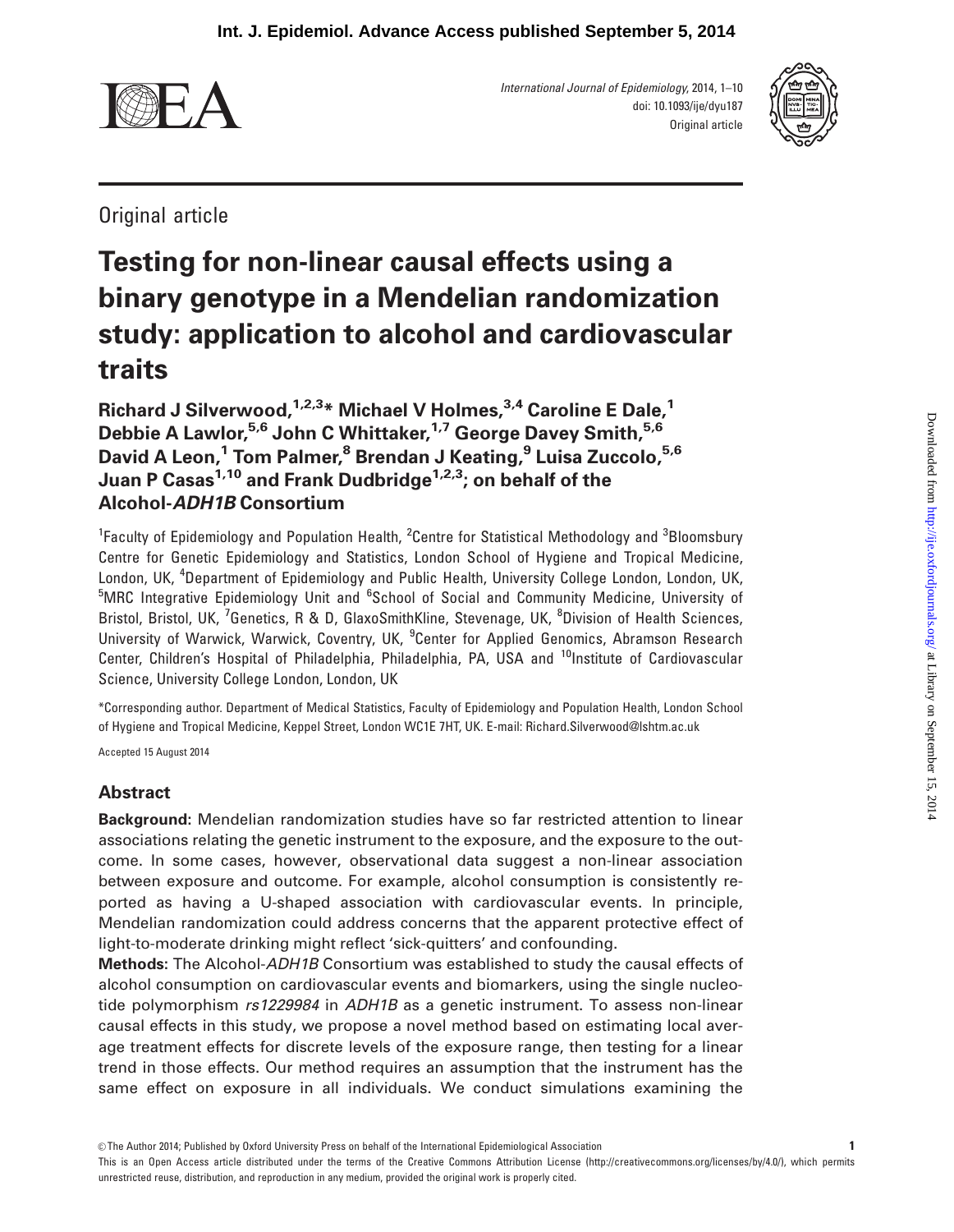robustness of the method to violations of this assumption, and apply the method to the Alcohol-ADH1B Consortium data.

Results: Our method gave a conservative test for non-linearity under realistic violations of the key assumption. We found evidence for a non-linear causal effect of alcohol intake on several cardiovascular traits.

Conclusions: We believe our method is useful for inferring departure from linearity when only a binary instrument is available. We estimated non-linear causal effects of alcohol intake which could not have been estimated through standard instrumental variable approaches.

Key words: Mendelian randomization, instrumental variables, causal inference, local average treatment effects, alcohol consumption, cardiovascular disease

#### Key Messages

- Mendelian randomization studies have so far restricted attention to linear associations relating the genetic instrument to the exposure, and the exposure to the outcome, but this may not always be appropriate. For example, alcohol consumption is consistently reported as having a U-shaped association with cardiovascular events in observational studies.
- We propose a novel Mendelian randomization method based on estimating local average treatment effects for discrete levels of the exposure range, then testing for a linear trend in those effects.
- Our method gave a conservative test for non-linearity under realistic violations of the key assumption in simulations, and we believe our method is useful for inferring departure from linearity when only a binary instrument is available.
- We found evidence for a non-linear causal effect of alcohol intake on several cardiovascular traits in the Alcohol-ADH1B Consortium, using the single nucleotide polymorphism rs1229984 in ADH1B as a genetic instrument.

#### Introduction

Recent years have seen an increasing number of Mendelian randomization (MR) analyses that examine causal relationships between heritable exposures, such as levels of circulating biomarkers, and outcomes such as multifactorial diseases, for example coronary heart disease and type 2 diabetes.<sup>1,2,3</sup> In principle, MR reduces problems of confounding and abolishes reverse causation by using a genetic proxy for the exposure in an instrumental variable (IV) analysis[.4](#page-9-0)

To date, applications of MR have been limited to linear (or log-linear) models for the associations between gene and exposure and between exposure and outcome. In part this is because linear models have a natural interpretation which may be useful even if the true rela-tionship is non-linear.<sup>[5](#page-9-0)</sup> Furthermore, many of the associations between genetic variants and complex traits discovered to date have appeared to be linear.<sup>[6](#page-9-0)</sup> However, in learning about causal relationships it is clearly of value to identify and characterize non-linear effects when they are present, bearing in mind that the existence and extent of such relationships may depend on

the measurement scale. In particular, non-linear associations may translate into opposing effects (protective as well as harmful) according to the level of the exposure. Such opposing effects have been observed in many observational studies examining the relationship between alcohol consumption and cardiovascular events.<sup>7</sup> Specifically, light-to-moderate levels of alcohol consumption have been associated with decreased risk of cardiovascular events relative to non-drinkers, with increased risk only occurring at higher levels of consumption. This apparent protective effect of light-to-moderate alcohol consumption could be explained by several different mechanisms, and corresponding 'J'- or 'U'-shaped associations have been observed with cardiovascular risk factors including low-density lipoprotein particles, $\frac{8}{3}$  $\frac{8}{3}$  $\frac{8}{3}$  abdominal adiposity, $\frac{9}{3}$ C-reactive protein  $(CRP)$ , <sup>[10,11](#page-9-0)</sup> and triglycerides  $(TG)$ .<sup>12</sup> Similar observational associations were seen in our earlier analyses of ADH1B Consortium data (Holmes et al., Supplementary Appendix, Figure  $S3<sup>13</sup>$ ).

As these observational findings suggest that lightto-moderate consumption may be cardio-protective, it is of great interest to consumers, suppliers and policy makers to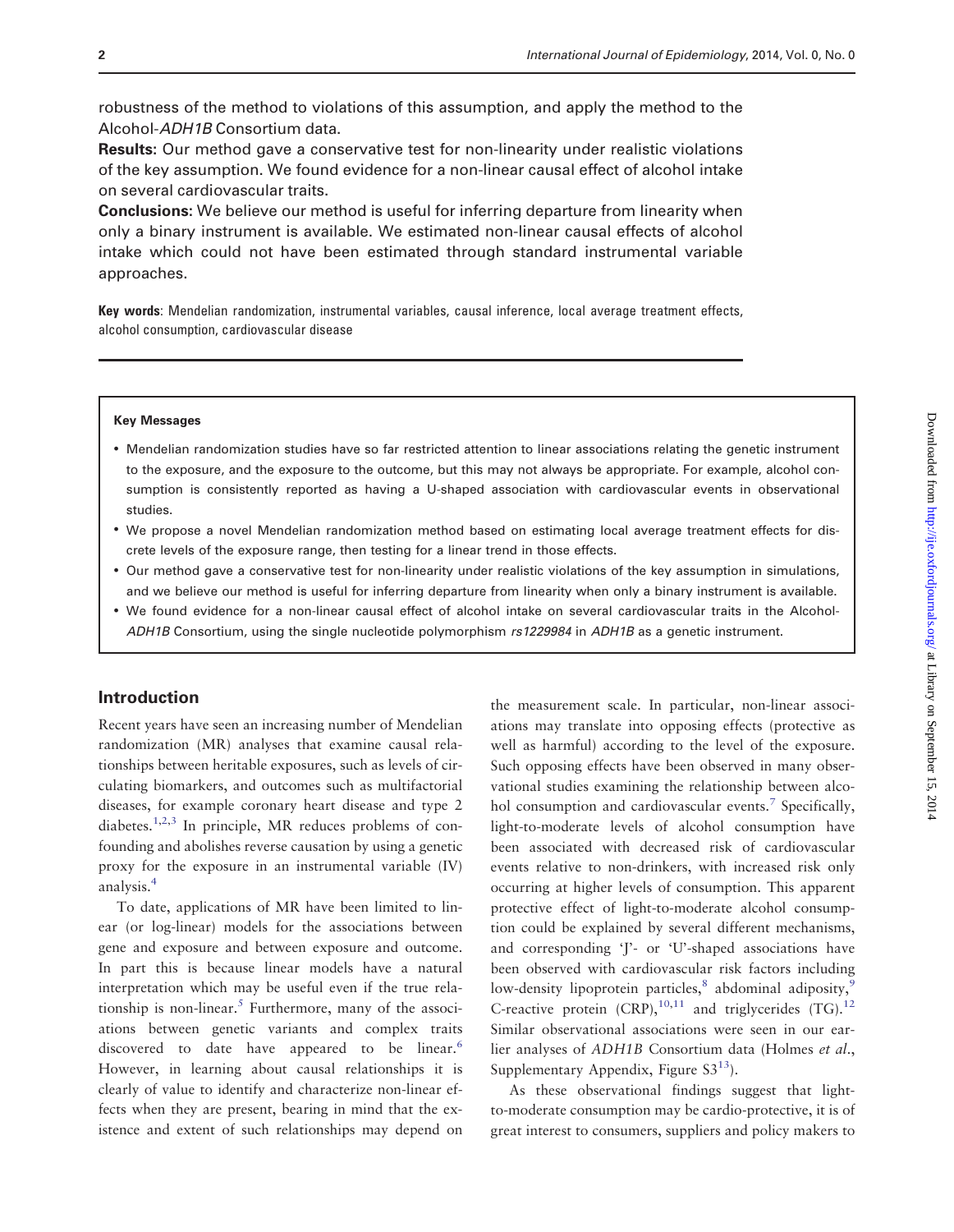establish whether this pattern is causal. Confounding is plausible, since socioeconomic groups that drink moderately may have other lifestyle factors that directly lead to lower rates of disease, $^{14}$  $^{14}$  $^{14}$  and the relationship between confounders and alcohol may themselves be non-linear. Evidence for reverse causation is also well established, with those developing ill health or commencing medication more likely to reduce or quit alcohol consumption (the 'sick-quitters' phenomenon).[15,16](#page-9-0)

Alcohol consumption is influenced by genetic variants that affect alcohol metabolism. Heritability of alcoholism has been estimated at 40–60%, and variants in ALDH2, ADH1B and ADH1C that encode for liver enzymes have been associated with decreased intake, via increased metabolism of alcohol to acetaldehyde or decreased acetaldehyde clearance, both leading to unpleasant side effects.[17](#page-9-0) In particular, ADH1B has been shown to be robustly associated with alcohol consumption $18,19$  and has been used in MR analyses to explore the causal effect of alcohol consumption on coronary heart disease risk factors.[20](#page-9-0)

We recently established a large consortium (the 'Alcohol-ADH1B Consortium') of genetic association studies of European descent that used a single nucleotide polymorphism (SNP) in ADH1B, rs1229984, as the instrument to assess the impact of alcohol consumption on car-diovascular events and risk factors.<sup>[13](#page-9-0)</sup> This consortium showed that carrying the rs1229984 A-allele was associated with non-drinking, lower alcohol consumption and lower incidence of binge drinking, which expands the previous associations of this variant with alcohol traits.<sup>13</sup> Using a genetic association analysis, the consortium also showed that ADH1B carriers had a more favourable cardiovascular profile and a reduced risk of coronary heart disease (CHD). $^{13}$  $^{13}$  $^{13}$  However, because of the existing literature on non-linear effects of alcohol consumption on cardiovascular events and the lack of appropriate methods to account for non-linear associations within IV analyses, we did not initially conduct an MR analysis in the Alcohol-ADH1B Consortium.

Approaches have been proposed for non-linear IV analysis in the econometric literature, $2^{1-23}$  $2^{1-23}$  $2^{1-23}$  but they cannot be used in this context because we use a single SNP as the IV. In the present paper, we develop new methods to conduct non-linear IV analysis using a single binary instrument, and also evaluate the impact of the key assumption of our method. We then apply our method to the data from the Alcohol-ADH1BConsortium to assess whether the causal effect of alcohol on cardiovascular traits is indeed non-linear and whether this implies a non-zero optimal level of consumption for cardiovascular health, which has clear implications for public health.

#### Material and methods

#### Data

The Alcohol-ADH1B Consortium is a collaboration of studies in which the associations between an allele of the ADH1B gene and 22 cardiovascular biomarkers and risks of coronary heart disease, stroke and type 2 diabetes have been examined.[13](#page-9-0) Here our analyses are restricted to the 22 studies (18 cohorts, 2 nested case-control studies, 1 randomized trial and1 case-control study) with individual participant data originating from Europe  $(n=16)$  and North America ( $n = 6$ ). Analysis was restricted to individ-uals of European descent.<sup>[13](#page-9-0)</sup>

The principal alcohol trait was weekly volume of alcohol in British units [1 British unit is equivalent to 0.57 US units or 10 ml (7.9 g) ethanol], which we derived using questionnaire data from each study. For studies in which this variable was not already present, we either calculated weekly volume of alcohol by summing over the individual components of beverage-specific drink questions (available in 20 of the 22 studies), or by converting alcohol recorded in g/week into British units. $13$  The units/week were log-transformed, after incrementing by one to allow for individuals reporting zero weekly alcohol consumption, resulting in a normally distributed phenotype that had homoscedastic residual error after regressing on the ADH1B genotype.

Here we considered a subset of outcomes for which a non-linear causal association was either postulated from subject-matter knowledge, or suggested by the observational data available from the Alcohol-ADH1B Consortium (all  $P < 0.001$  for the quadratic term in a quadratic model): systolic blood pressure (SBP), non highdensity lipoprotein cholesterol (non-HDL-C),TG, highdensity lipoprotein cholesterol (HDL-C), body mass index (BMI), waist circumference (WC), CRP and interleukin 6 (IL-6). Outcomes were log-transformed towards normality when appropriate (TG, CRP and IL-6).

The rs1229984 polymorphism in ADH1B was directly genotyped in all studies and coded as 0/1 according to the carriage of at least one minor allele. This coding was adopted owing both to the low prevalence of the rs1229984A-allele (average carriage of rs1229984A-alleles in the analysis sample: 7.7%) and the stronger association observed with alcohol dependence and other alcoholrelated traits under a dominant model compared with a recessive model.<sup>24</sup>

Full details of participating studies, phenotype definition and genotyping are reported elsewhere $^{13}$  $^{13}$  $^{13}$  and are summarized in [Table S1](http://ije.oxfordjournals.org/lookup/suppl/doi:10.1093/ije/dyu187/-/DC1) in the [Supplementary data](http://ije.oxfordjournals.org/lookup/suppl/doi:10.1093/ije/dyu187/-/DC1), available at IJE online.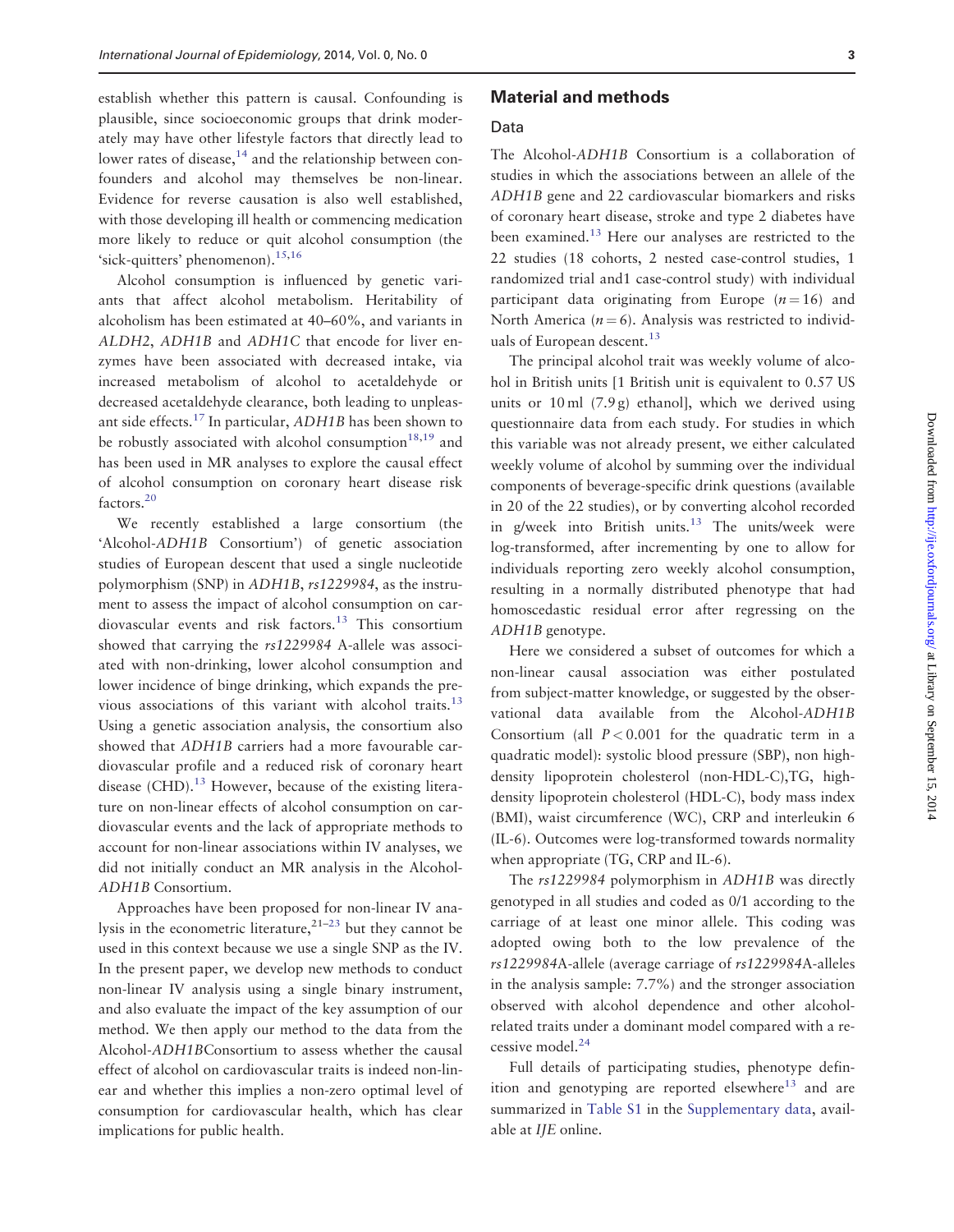#### Linear instrumental variable analysis

We used standard two-stage least squares (2SLS) to estimate a linear causal effect of  $log($ weekly units of alcohol+1) (hereafter, log-alcohol) on continuous cardiovascular outcomes. That is, we fitted the first-stage linear regression

$$
x_i = \beta_{XG} g_i + \beta'_{XZ} z_i + \varepsilon_{Xi}
$$

where  $x_i$  is log-alcohol for subject *i*,  $g_i$  is a binary code for the rs1229984 genotype,  $z_i$  is a vector of covariates and  $\varepsilon_{Xi}$ are residual errors assumed to be independent and identically distributed with mean zero. Regression coefficients  $\beta_{XG}$  and  $\beta_{XZ}$  were estimated as fixed effects. We used the fitted model to predict  $\hat{x}_i$  then estimated the alcohol-outcome association  $\beta_{YX}$  from the regression

$$
y_i = \beta_{YX}\hat{x}_i + \beta'_{YZ}z_i + \varepsilon_{Yi}
$$

where  $y_i$  is the continuous cardiovascular outcome for subject  $i$  and  $\varepsilon_{Yi}$  are residual errors assumed to be independent and identically distributed with mean zero. A 95% confidence interval (CI) for  $\hat{\beta}_{YX}$  was derived by nesting the 2SLS within a bootstrap resampling procedure using 10 000 bootstrap samples. As covariates we included in both regressions a fixed effect for each study and fixed effects for age and sex.

#### Non-linear causal effects

To test for non-linearity of the causal X-Y association we consider local average treatment effects (LATEs) in subgroups of  $X<sup>25</sup>$  $X<sup>25</sup>$  $X<sup>25</sup>$  First we coarsen X into a discrete and rescaled variable  $X^* = \left| \frac{X}{\beta_{XG}} \right|$  with finite support, assumed without loss of generality to be  $\{0, ..., J\}$  for fixed *J*. *G* is an instrument for  $X^*$  if it is independent of the remainder  $X - X^*$  (see Figure 1); this is not generally true but it can be tested in applications. Under linear models we can obtain an estimate of the causal effect of  $X^*$  on  $Y$ , but this effect can also be represented as a weighted sum of LATEs, $25,26$  which are causal effects among the individuals whose exposures  $X^*$  are changed from one level to the next by the genetic instrument.

More precisely, let  $Y_i(j)$  denote the potential outcome for subject i obtained by setting, possibly contrary to fact, the exposure  $X_i^* = j$ . Moreover let  $X_i^*(0)$  and  $X_i^*(1)$  be the possibly counterfactual values of the exposure obtained by setting the binary instrument to 0 and 1 respectively. Then the LATE at exposure level  $j$  is defined as

$$
\tau_j = E[Y_i(j) - Y_i(j-1) | X_i^*(1) \ge j > X_i^*(0)]
$$

that is, the average treatment effect among those whose exposure would be at least  $j$  if their instrument were set to 1,



Figure 1. Directed acyclic graphs encoding a) the standard Mendelian randomization assumptions: (i) G is associated with X, (ii) G is not associated with confounders U of the X-Y association, and (iii) G affects Y only via its association with  $X$ ; (b) how these assumptions are affected by the discretization of X in the proposed non-linear Mendelian randomization approach.

and whose exposure would be less than  $j$  if their instrument were set to 0. Identification of LATEs requires the further assumption of monotonicity, that is either  $X_i^*(1) - X_i^*(0)$  $\geq 0$  or  $X_i^*(1) - X_i^*(0) \leq 0$  for all subjects *i*, implying that the instrument either does not decrease the exposure in all subjects, or does not increase it in all subjects.

If we could estimate the LATEs  $\tau_i$  then testing them for equality would provide a direct test of linearity of the causal effect. Here we propose an assumption that allows this to be performed. Assume that the causal effect of the instrument on the discretized exposure is exactly 1 in each subject:

$$
X_i^*(1) - X_i^*(0) = 1 \forall i.
$$

This is a stronger version of the monotonicity assumption. In fact, this assumption will hold if the first-stage linear model is a true structural model for X, with no unmeasured confounders of the G-X association, or modifiers of the effect of G on X. Under this assumption (and noting that  $X$  has been rescaled so that a one unit change in  $X^*$ corresponds to the expected exposure change with genotype), every subject contributes to a LATE, since for every i there is a *j* such that  $X_i^*(1) \ge j > X_i^*(0)$ , in fact  $X_i^*(1) = j = X_i^*(0) + 1$ . That is, the instrument moves each subject from one level of  $X^*$  to the next: in the randomized trials terminology, all subjects are compliers.

It is now possible to assign each subject to the estimation of a LATE, based on the observed data.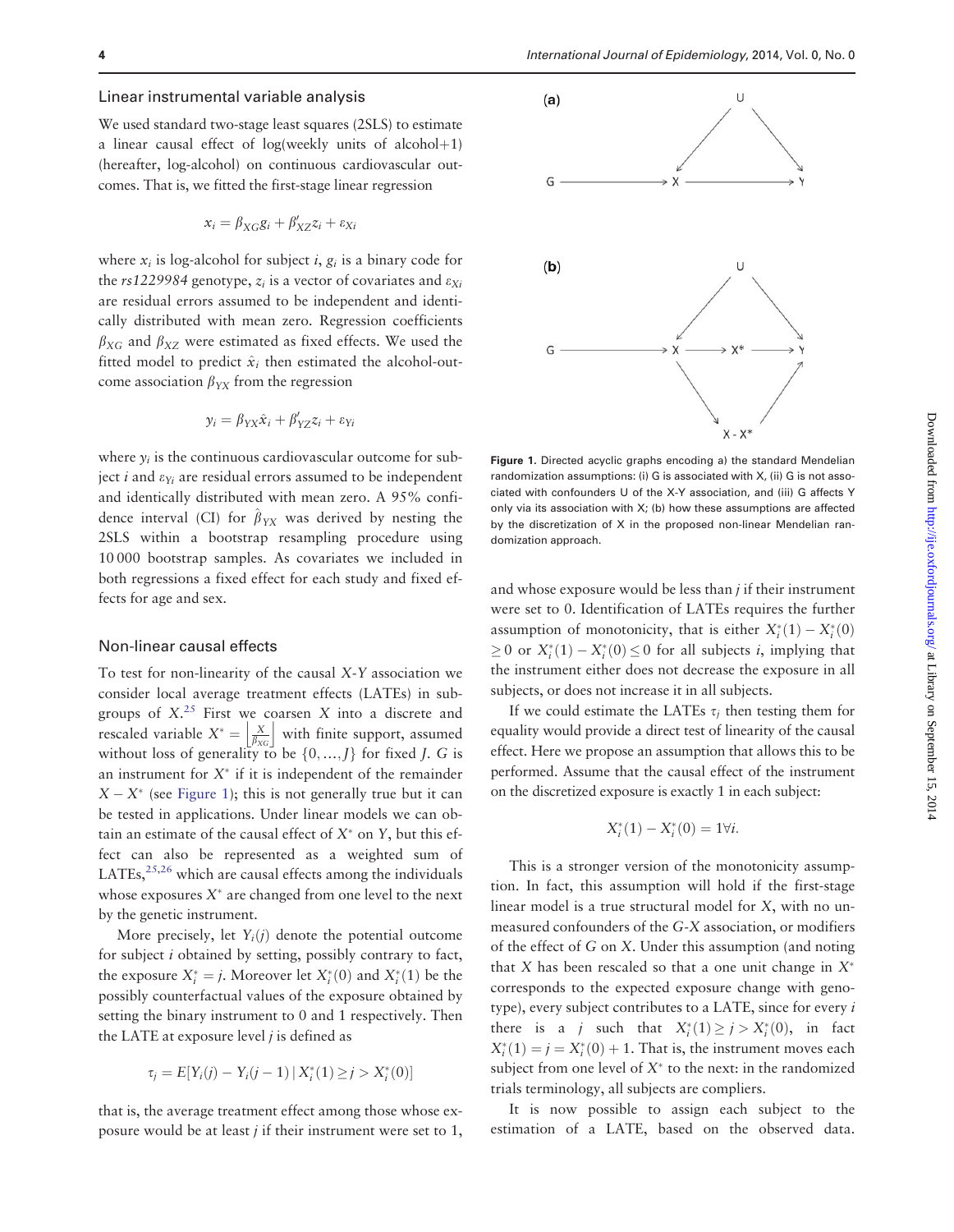<span id="page-4-0"></span>Since  $X_i^*(1) = j = X_i^*(0) + 1$  if and only if  $X_i^* = j$  and  $G_i = 1$  or  $X_i^* = j - 1$  and  $G_i = 0$ , we can write the LATE as

$$
\tau_j = E[Y_i(j) - Y_i(j-1) | X_i^*(1) \ge j > X_i^*(0)]
$$
\n
$$
= E[Y_i(j) | X_i^* = j, G_i = 1 \lor X_i^* = j - 1, G_i = 0]
$$
\n
$$
-E[Y_i(j-1) | X_i^* = j, G_i = 1 \lor X_i^* = j - 1, G_i = 0]
$$
\n
$$
= E[Y | X_i^* = j, G_i = 1] - E[Y | X_i^* = j - 1, G_i = 0]
$$

which may be estimated using ordinary linear regression (possibly with adjustment for relevant covariates) restricted to the subjects having  $X_i^* = j$  and  $G_i = 1$  or  $X_i^* = j - 1$  and  $G_i = 0.$ 

Having estimated a LATE (with its standard error) for each level of  $X^*$ , the estimates may be tested for equality using standard methods of meta-analysis. In particular, we use meta-regression to test for a linear trend in the LATEs. A linear model relating LATEs to the exposure levels

$$
E(\tau_j) = \gamma_1 + \gamma_2 j
$$

would apply if the underlying causal model were quadratic

$$
E(Y) = \gamma_0 + \gamma_1 j + \frac{1}{2} \gamma_2 j^2.
$$

The coefficient  $\gamma_2$  is zero if the LATEs are equal, which is the case when the causal effect of  $X$  on  $Y$  is linear. Then the mean LATE, calculated by fixed-effects meta-analysis of the estimated LATEs, is an alternative measure of the linear causal effect of X. Rejection of  $\gamma_2 = 0$  implies a nonlinear causal effect; a quadratic form is not directly implied but such a model could be hypothesized, up to its intercept term, from the fitted meta-regression. The estimation of a linear model relating LATEs to the exposure levels is a simple but powerful way to investigate departures from

parameter. However, alternative models could be fitted to characterize the dose-response relationship more flexibly. For example, a piecewise constant model relating the LATEs to the exposure levels would correspond to a linear spline model relating the exposure to the outcome. This could be detected by a test of Cochran's Q on the estimated LATEs.

This procedure requires rescaling of  $X$  by the effect size  $\beta_{XG}$  of the instrument. However the true value of  $\beta_{XG}$  is unknown and it must be estimated. To account for sampling uncertainty in  $\hat{\beta}_{XG}$  we nest the entire LATE and meta-regression procedure within a bootstrap resampling procedure, using 10 000 bootstrap samples, to obtain proper confidence intervals on the meta-regression estimates  $\hat{\gamma}_1, \hat{\gamma}_2$ . Our procedure for testing departure from linearity of the causal effect of X on Y is summarized in Box 1.

Beyond a test for departure from linearity, we are interested in identifying the way the causal effect changes with increasing alcohol consumption and, in particular, the nadir of the curve which could be conceived as an 'optimal' level of consumption regarding cardiovascular traits. As we cannot estimate the intercept term in the fitted quadratic model, we cannot predict the absolute value of the outcome for a given level of alcohol consumption, so we focus on the difference in outcome relative to zero alcohol consumption. For those outcomes with evidence of nonlinearity, we predict this at four values of alcohol consumption (3.04, 12.15, 31.90 and 84.52 units/week), which are the medians of observed values in the categories representing low (>0–7 units/week), moderate (7–21 units/ week), heavy (21–70 units/week) and very heavy (70+ units/week) alcohol consumption in the analysis of Holmes

Box 1. Summary of proposed method for testing for a non-linear causal effect

- 1. For the observed data and for each of K bootstrap samples:
	- 1.1 Regress X on G for all subjects, giving estimated regression coefficient  $\hat{\beta}_{XG}$
	- 1.2 Discretize X into units of  $\hat{\beta}_{XG}$ , that is derive the discrete variable  $X^* = \begin{bmatrix} X & X \ \hline X & X \end{bmatrix}$
	- 1.3 For each discrete value of j:
		- 1.3.1 Regress Y on  $X^*$  using only the subjects for which  $X_i^* = j$  and  $G_i = 1$ , or  $X_i^{*'} = j 1$  and  $G_i = 0$ . Among these subjects there is no variation in  $X^*$  that is not explained by  $G$ .
		- 1.3.2 This yields  $\hat{\tau}_j$ , the estimated local average treatment effect (LATE) for level j of  $X^*$
		- 1.3.3 Rescale  $\hat{\tau}_j$  by  $\hat{\beta}_{XG}$  to the original scale of X
	- 1.4 Obtain the mean LATE by fixed-effects meta-analysis of  $\hat{\tau}_i$

1.5 Meta-regress  $\hat{\tau}_i$  on j to obtain the intercept and slope of the LATEs, corresponding to a quadratic causal model.

2. Obtain empirical confidence intervals on the mean LATE and the LATE intercept and slope from the bootstrap samples.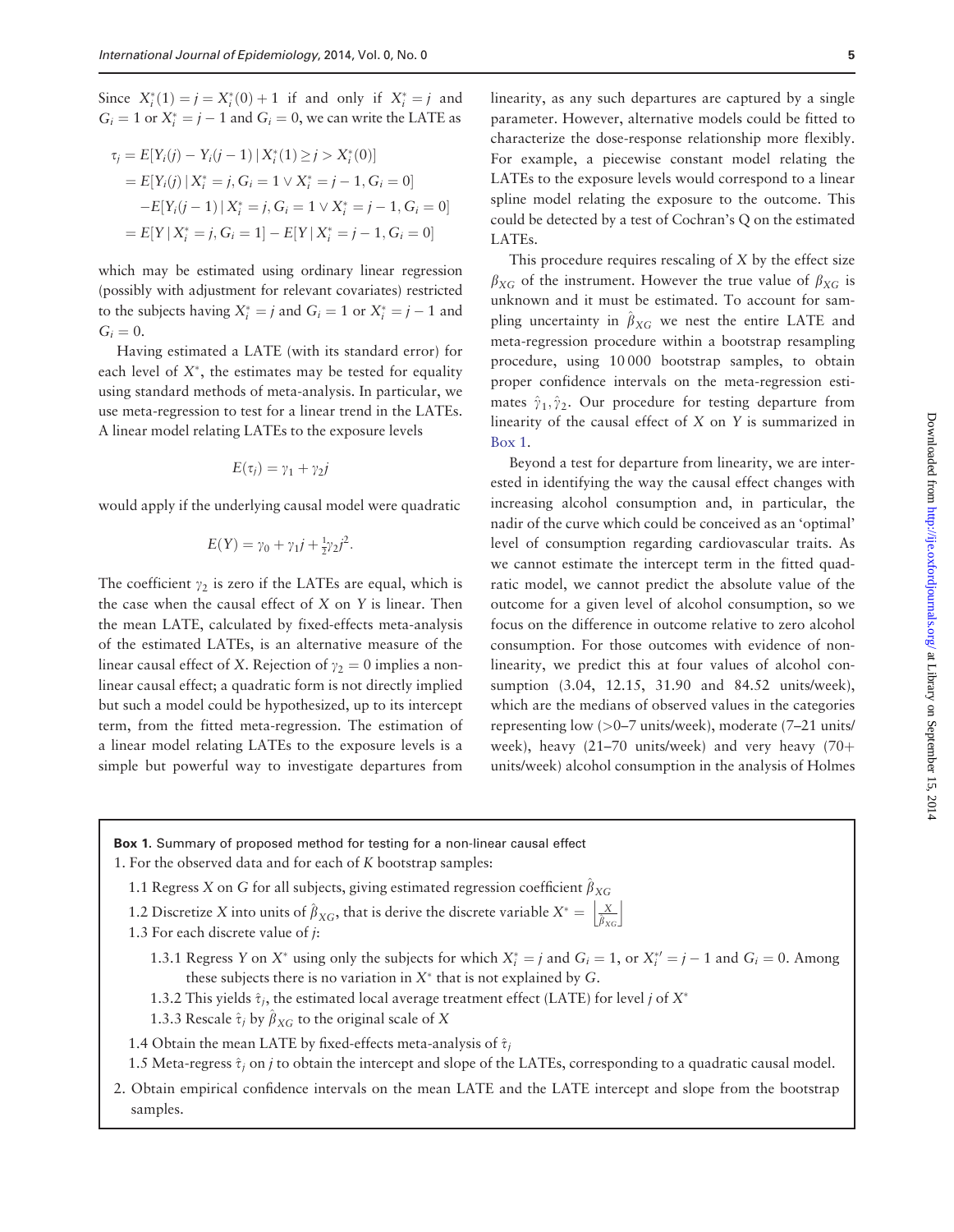et al.<sup>[13](#page-9-0)</sup> By differentiation of the hypothesized quadratic function, we estimate three additional features of the curve: (i) the 'optimal' level of alcohol consumption; (ii) the difference in outcome at the optimal alcohol consumption relative to zero alcohol consumption; and (iii) the level of alcohol consumption required to have an outcome level equivalent to that at zero alcohol consumption. Confidence intervals for all the estimates are obtained by nesting the estimation within the bootstrap resampling procedure outlined above. In the bootstrap samples we left truncated the nadir of alcohol consumption at zero.

All analyses were conducted using R version  $2.13^{27}$  $2.13^{27}$  $2.13^{27}$ 

#### Simulations

We conducted simulations to assess the proposed approach in terms of bias and coverage under various data-generating models. Full details and results are given in the [Supplementary data,](http://ije.oxfordjournals.org/lookup/suppl/doi:10.1093/ije/dyu187/-/DC1) available at IJE online. In brief, we simulated data in which there was no causal X-Y association, in which the association was linear and in which there was a quadratic causal association, allowing throughout for quadratic effects of confounders. We assessed robustness to the assumption of individual-level homogeneity of the genetic effect using additional simulations of  $\beta_{XG}$  heterogeneity and G-U interaction at both the individual and subgroup levels.

We observed that the LATE estimates were essentially unbiased with generally good coverage properties under null, linear and quadratic models, and that the test for a non-linear effect was slightly conservative. Together the results suggest that this method is a useful extension to standard approaches in the non-linear setting. Reasonable levels of individual-level heterogeneity in  $\beta_{XG}$  or betweensubgroup heterogeneity in  $\beta_{XG}$  were not found to lead to significant bias in the estimates. High levels of interaction between G and U led to bias in the estimates, but such interactions may be unlikely in practice.

#### **Results**

We investigated the potential non-linear effects of logalcohol on each of the outcomes in the Alcohol-ADH1B Consortium using the proposed procedure. Some issues relating to the inclusion of multiple studies in the Consortium are discussed in the [Supplementary data](http://ije.oxfordjournals.org/lookup/suppl/doi:10.1093/ije/dyu187/-/DC1), available at IJE online.

Age- and sex-adjusted study-specific estimates of the association between rs1229984 and log-alcohol are presented in [Figure S17](http://ije.oxfordjournals.org/lookup/suppl/doi:10.1093/ije/dyu187/-/DC1) of the [Supplementary data,](http://ije.oxfordjournals.org/lookup/suppl/doi:10.1093/ije/dyu187/-/DC1) available at IJE online. These study-specific estimates have (inversevariance-weighted) mean  $-0.235$  and standard deviation

(SD) 0.121, indicating some degree of between-study variability. However, in our simulations (see [Supplementary](http://ije.oxfordjournals.org/lookup/suppl/doi:10.1093/ije/dyu187/-/DC1) [data,](http://ije.oxfordjournals.org/lookup/suppl/doi:10.1093/ije/dyu187/-/DC1) available at IJE online) a similar degree of heterogeneity between known subgroups (scenario 'f' with  $\gamma = 0.1$ ) was not found to result in bias to either the LATE intercept or slope, with slightly conservative confidence intervals for each.

To examine whether  $G = rs1229984$  is a valid instrument for discretized  $X^*$ , assuming that it is valid for the continuous measure  $X = log-alcohol$ , we examined the correlation between G and the remainder  $X - X^*$ ; these should be independent for G to be a valid instrument for X-. We observed a weak but significant correlation (Pearson's  $r = -0.013$ , 95% CI:  $-0.020$ ,  $-0.006$ ). We hypothesized that this residual correlation was due to the large number of individuals reporting drinking zero weekly units of alcohol (log-alcohol  $= 0$ ), because these individuals have a residual  $X - X^* = 0$  and are also more likely to have  $G = 0$ . When individuals with log-alcohol  $= 0$  were excluded from the analysis, the correlation between G and the remainder  $X - X^*$  was close to zero (Pearson's  $r = 0.001$ , 95% CI: -0.007, 0.009). We therefore reanalysed the data after excluding individuals with log $alcohol = 0$ , but obtained very similar results to those from the full sample. Because it is necessary to retain individuals reporting zero drinking to meet the objectives of the analysis, we only report results using the full sample.

The results of the LATE-based analysis for each of the outcomes are presented in [Table 1](#page-6-0) along with the standard linear IV analysis. We illustrate our approach in more detail using SBP as an example, following the steps in [Box 1.](#page-4-0) We estimated  $\beta_{XG} = -0.244$  assuming a common genetic effect across all studies. Discretizing log-alcohol into units of  $-0.244$  gave an integer exposure  $X^*$  with range [ $-26,0$ ]. We then estimated the LATE at each value of  $X^*$ . For example, for  $j = -11$  [corresponding to a log-alcohol of  $-11 \times -0.244 = 2.684$ , or exp(2.684) – 1 = 13.6 units/ week] we selected the subjects with  $X^* = -11$  and  $rs1229984 = 1$ , or  $X^* = -12$  and  $rs1229984 = 0$ . Linear regression of SBP on  $X^*$ , on these subjects only, and adjusting for study, age and sex, gave  $\tau_{-11} = -1.55$ ; that is, in subjects whose  $X^*$  was changed from  $-12$  to  $-11$  by the SNP, their SBP was decreased by 1.55 mmHg.

Rescaling by  $\hat{\beta}_{XG} = -0.244$ , subjects whose logalcohol was changed from  $-12 \times -0.244 = 2.928$  to  $-11 \times -0.244 = 2.684$  [i.e. whose weekly units of alcohol consumption was changed from  $exp(2.928) - 1 = 17.7$  to  $exp(2.684)$  – 1=13.6] by the SNP had their SBP decreased by 1.55 mmHg. Alternatively, a one-unit increase in log-alcohol at this level of alcohol consumption [e.g. from 2.684 to 3.684, or from  $exp(2.684) - 1 = 13.6$ ] to  $exp(3.684) - 1 = 38.8$  units/week—a considerable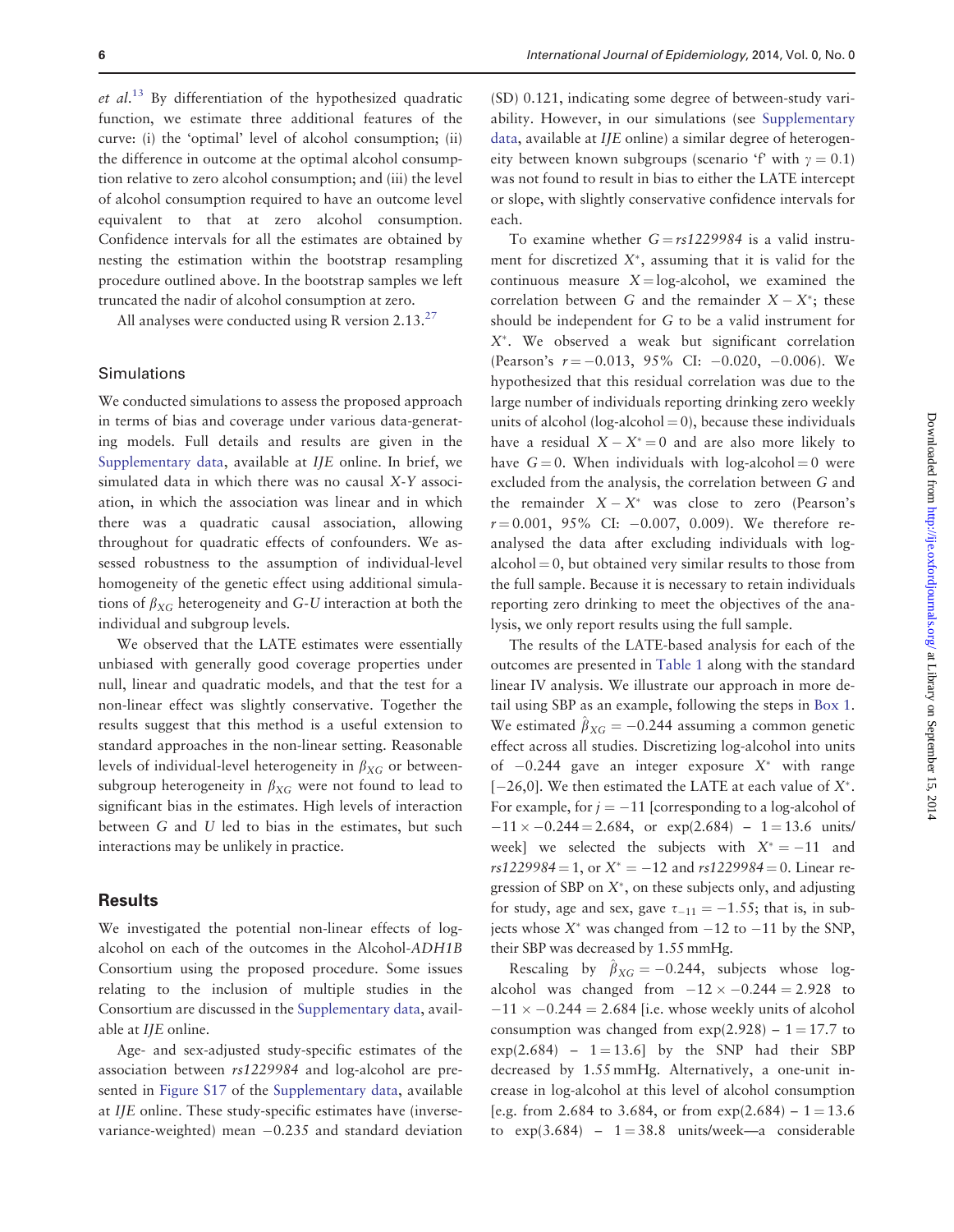| Outcome                    | $\boldsymbol{n}$ | Linear IV approach |                        | Non-linear IV approach |                        |                |                        |            |                        |             |
|----------------------------|------------------|--------------------|------------------------|------------------------|------------------------|----------------|------------------------|------------|------------------------|-------------|
|                            |                  |                    |                        | Mean LATE              |                        | LATE intercept |                        | LATE slope |                        |             |
|                            |                  | Estimate           | $95\%$ CI <sup>a</sup> | Estimate               | $95\%$ CI <sup>a</sup> | Estimate       | $95\%$ CI <sup>a</sup> | Estimate   | $95\%$ CI <sup>a</sup> | $P^{\rm b}$ |
| $SBP$ (mm $Hg$ )           | 78172            | 5.20               | 3.2, 7.3               | 4.90                   | 2.6, 7.5               | $-2.20$        | $-7.5, 3.4$            | 3.30       | 1.0, 5.5               | 0.004       |
| Non-HDL-C (mmol/l)         | 60140            | 0.13               | $-0.02, 0.28$          | 0.25                   | 0.06, 0.45             | $-0.54$        | $-0.94, -0.120$        | 0.37       | 0.19, 0.55             | < 0.001     |
| $HDL-C$ (mmol/l)           | 60227            | $-0.02$            | $-0.07, 0.03$          | $-0.01$                | $-0.07, 0.06$          | $-0.02$        | $-0.15, 0.14$          | 0.00       | $-0.06, 0.06$          | 0.910       |
| $BMI$ (kg/m <sup>2</sup> ) | 79454            | 0.70               | 0.2, 1.2               | 1.00                   | 0.4, 1.5               | $-1.00$        | $-2.5, 0.3$            | 0.90       | 0.3, 1.4               | 0.002       |
| $WC$ (cm)                  | 57172            | 2.80               | 1.3, 4.4               | 2.70                   | 1.1, 4.5               | $-1.80$        | $-5.8, 1.9$            | 2.00       | 0.6, 3.6               | 0.010       |
| $CRPc$ (mg/l)              | 63367            | 0.17               | 0.03, 0.31             | 0.18                   | 0.03, 0.38             | $-0.39$        | $-0.77, 0.03$          | 0.26       | 0.10, 0.43             | 0.001       |
| IL- $6^{\circ}$ (pg/ml)    | 23535            | 0.30               | 0.16, 0.45             | 0.35                   | 0.10, 0.53             | 0.10           | $-0.24, 0.85$          | 0.13       | $-0.34, 0.29$          | 0.410       |
| $TGc$ (mmol/l)             | 63667            | 0.01               | $-0.06, 0.07$          | 0.01                   | $-0.09, 0.07$          | 0.04           | $-0.15, 0.21$          | $-0.02$    | $-0.10, 0.06$          | 0.670       |

<span id="page-6-0"></span>Table 1. Comparison of linear and non-linear instrumental variable estimates for selected cardiovascular traits in the Alcohol-ADH1B Consortium

SBP, systolic blood pressure; Non-HDL-C, non high-density lipoprotein cholesterol; HDL-C, high-density lipoprotein cholesterol; BMI, body mass index; WC, waist circumference; CRP, C-reactive protein; IL-6, interleukin 6; TG, triglycerides.

a Derived using 10 000 bootstrap samples.

<sup>b</sup>Approximate Z-test using the bootstrap standard error.

c Log-transformed prior to analysis.

increase] was associated with an increase in SBP of  $-1.55/$  $-0.244 = 6.35$  mmHg.

The full graph of estimated LATEs for SBP is shown in Figure 2. Negative LATEs represent decreasing SBP with log-alcohol whereas positive LATEs represent increasing SBP, so a LATE trend crossing zero from negative to positive indicates a nadir. Fixed-effects meta-analysis of these effects gave a mean LATE of 4.9 (95% CI: 2.6, 7.5), which is effectively a complier average treatment effect and similar to the linear IV estimate of 5.2 (95% CI: 3.2, 7.3). Meta-regression of the estimated LATEs on  $X^*$  gave a slope of 3.3 (95% CI: 1.0, 5.5). This provided strong evidence (Z-test  $P = 0.004$ ) that the LATEs were not constant across values of log-alcohol; that is, there was a non-linear association between log-alcohol and SBP.

Full results for the remaining outcomes are provided in Table 1. As indicated by the LATE slope, there was evidence of a non-linear causal effect for SBP, non-HDL-C, BMI, WC and CRP (all  $P \le 0.01$ ). For other outcomes there was no evidence of a non-linear causal effect (HDL-C, IL-6 and triglycerides, all  $P > 0.4$ , though note that power is lower for IL-6 due to the relatively small sample size). In these cases we recommend that the linear IV results are employed, as fewer assumptions are required in their estimation. It should also be noted that the linear IV estimates and the mean LATEs were similar for each of the outcomes, albeit with the latter having wider CIs.

[Table 2](#page-7-0) shows the predicted difference in each outcome relative to zero alcohol consumption for 3.04, 12.15, 31.90 and 84.52 units/week of alcohol consumption under the fitted quadratic functions. All outcomes, with the exception of SBP, were predicted to be lower at 3.04 units/week



Figure 2. Local average treatment effects (LATEs) of log(weekly units of alcohol  $+$  1) on systolic blood pressure. Circular markers are LATEs; bars are 95% pointwise confidence intervals; dashed line is estimated mean LATE; solid line is estimated linear LATE trend; dotted line is linear IV estimate using the ratio method (virtually indistinguishable from the estimated mean LATE).

('low' alcohol consumption) than at zero alcohol consumption, though each confidence interval included the possibility of no true difference. By 31.90 units/week ('heavy' alcohol consumption) all outcomes were predicted to be higher than at zero alcohol consumption, though each confidence interval, with the exception of SBP, again included the possibility of no true difference. By 84.52 units/week ('very heavy' alcohol consumption) all the confidence intervals excluded the possibility of no true difference.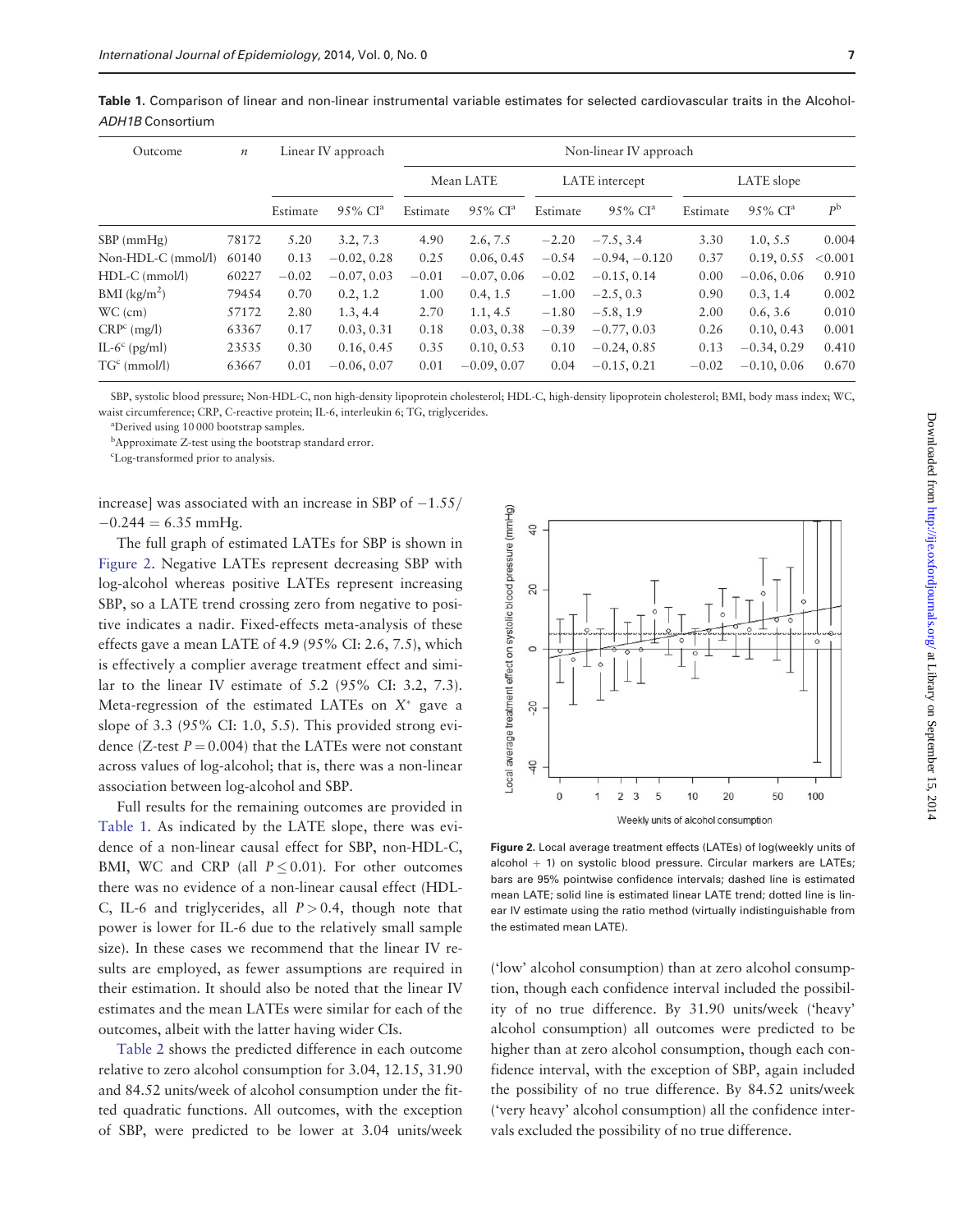| Outcome                  |                                 | Difference in outcome (95% CI <sup>a</sup> ) |                                  | Level of alcohol                 | Difference in                                                      | Level of alcohol                                                               |                                                                                                 |
|--------------------------|---------------------------------|----------------------------------------------|----------------------------------|----------------------------------|--------------------------------------------------------------------|--------------------------------------------------------------------------------|-------------------------------------------------------------------------------------------------|
|                          | 3.04<br>units/week <sup>c</sup> | 12.15<br>units/week <sup>c</sup>             | 31.90<br>units/week <sup>c</sup> | 84.52<br>units/week <sup>c</sup> | consumption<br>at nadir<br>(units/week)<br>$(95\% \text{ CI}^{a})$ | outcome at<br>optimal alcohol<br>consumption<br>$(95\% \text{ CI}^{\text{a}})$ | consumption<br>with outcome<br>equal to that at<br>zero (units/week)<br>$(95\% \text{ CI}^{a})$ |
| $SBP$ (mm $Hg$ )         | $0.1 (-5.5, 6.1)$               | $5.2(-2.6, 13.9)$                            | 12.4(3.4, 22.1)                  | 22.8(12.2, 34.6)                 | 1.0(0.0, 3.6)                                                      | $-0.7(-5.4, 0.0)$                                                              | 2.8(0.0, 19.6)                                                                                  |
| Non-HDL-C<br>(mmol/l)    | $-0.39(-0.79, 0.06)$            | $-0.15(-0.72, 0.47)$                         | $0.40 (-0.28, 1.10)$             | 1.30(0.45, 2.16)                 | 3.2(0.7, 6.0)                                                      | $-0.39(-0.85, -0.03)$                                                          | 16.9(2.1, 48.2)                                                                                 |
| BMI (kg/m <sup>2</sup> ) | $-0.6$ ( $-2.2$ , 0.8)          | $0.2 (-2.0, 2.1)$                            | $1.6(-0.8, 3.8)$                 | 3.9(1.2, 6.3)                    | 2.3(0.0, 6.0)                                                      | $-0.6$ ( $-2.3$ , 0.0)                                                         | 10.1(0.0, 48.4)                                                                                 |
| $WC$ (cm)                | $-0.6(-4.7, 3.5)$               | $1.9(-3.9, 7.8)$                             | $5.7(-0.6, 12.5)$                | 11.5(4.5, 19.2)                  | 1.5(0.0, 5.4)                                                      | $-0.8$ ( $-4.9$ , 0.0)                                                         | 5.3(0.0, 37.4)                                                                                  |
| $CRPb$ (mg/l)            | $-0.29(-0.68, 0.15)$            | $-0.15(-0.68, 0.50)$                         | $0.22(-0.37, 0.95)$              | 0.83(0.15, 1.69)                 | 3.5(0.0, 7.2)                                                      | $-0.30(-0.75, 0.00)$                                                           | 19.4(0.0, 66.0)                                                                                 |

<span id="page-7-0"></span>Table 2. Predicted difference in cardiovascular traits relative to zero alcohol consumption at several levels of alcohol consumption and predicted curve features in the Alcohol-ADH1B Consortium. Only calculated for traits with evidence of non-linearity

SBP, systolic blood pressure; Non-HDL-C, non high-density lipoprotein cholesterol; BMI, body mass index; WC, waist circumference; CRP, C-reactive protein.

a Derived using 10 000 bootstrap samples.

<sup>b</sup>Log-transformed prior to analysis.

c Weekly units of alcohol values are medians of observed values in categories representing low (1–7 units/week), moderate (7–21 units/week), heavy (21–70 units/week) and very heavy (70+ units/week) alcohol consumption in the analysis of Holmes et al.<sup>[13](#page-9-0)</sup>

Table 2 also shows the additional estimated features of the hypothesized quadratic functions. For all outcomes, the optimal level of alcohol consumption was estimated to be greater than zero, ranging from 1.0 units/week (SBP) to 3.5 units/week (CRP). However, only for non-HDL-C did the confidence interval exclude the possibility that zero consumption may be optimal. Correspondingly, the estimated difference in outcome at the optimal alcohol consumption level relative to zero consumption was negative for each outcome, though only for non-HDL-C did the confidence interval exclude the possibility of no true difference. The level of alcohol consumption required to have an outcome level equivalent to that at zero consumption was estimated as ranging from 2.8 units/week (SBP) to 19.4 units/week (CRP), though for all outcomes the confidence intervals were very wide. These results are illustrated for non-HDL-C, for which the strongest evidence of nonlinearity was observed, in Figure 3. However, the precise values of our quantitative results should be interpreted with some caution as the quadratic causal model that we fit may not be sufficiently flexible to fully characterize the dose-response relationship.

## **Discussion**

We have proposed a method based on estimating LATEs that allows a basic estimation of local causal effects of a continuous exposure when using a binary instrument. Our method requires an assumption of homogeneous individual treatment effects of the instrument on the exposure, but our simulations found the estimates obtained under our approach to be largely unbiased and with good coverage



Figure 3. Predicted difference in non high-density lipoprotein cholesterol (non-HDL-C) relative to zero alcohol consumption across the range of values of observed alcohol consumption, with estimated optimal level of alcohol consumption (3.2 (95% confidence interval (CI): 0.7, 6.0) units/week), estimated difference in non-HDL-C relative to zero alcohol consumption at optimal level  $(-0.39 \, (95\% \, \text{Cl: } -0.85, \, -0.03) \, \text{mmol/l)}$ , and estimated level of alcohol consumption with the same level of non-HDL-C as at zero (16.9 (95% CI: 2.1, 48.2) units/week) indicated.

properties under a variety of heterogeneous effects of instrument on exposure.

The local effects we estimate are within discretized units of the exposure, with the size of those units depending on the gene-exposure association. This is not a scale with a generally useful interpretation, and different genetic instruments could lead to different discrete units with different definitions of local causal effects. We therefore emphasize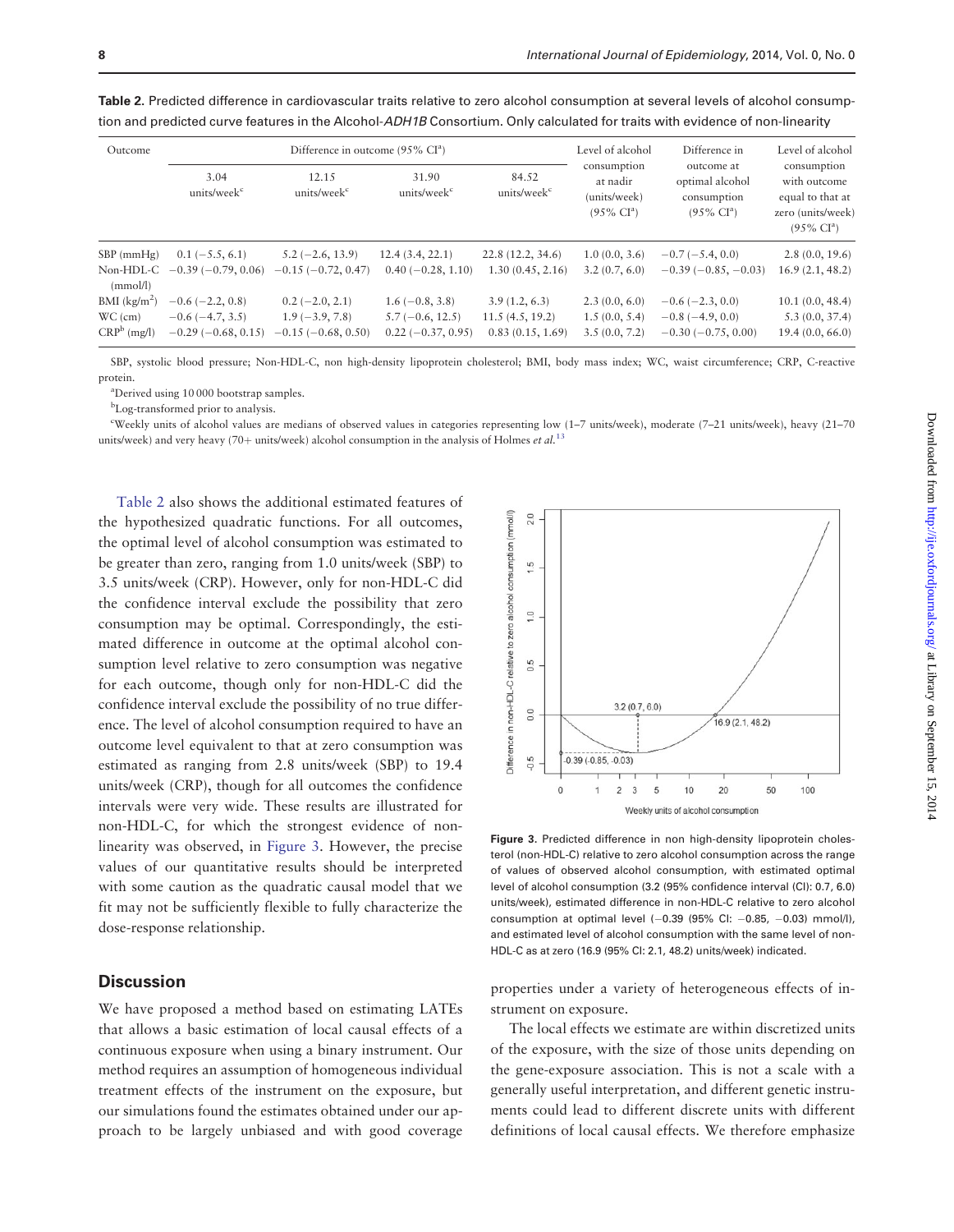the ability to test for a non-linear causal effect and draw qualitative conclusions about the shape of that effect, and we suggest that a strictly quantitative interpretation of the estimated parameters should be viewed with some caution. Further work is required in investigating alternative models relating the LATEs to the exposure levels in order to provide greater flexibility for characterizing the doseresponse relationship.

Using this approach, we detected evidence for a nonlinear causal effect of log-alcohol on several cardiovascular traits in a large collaborative study, which would not have been possible using standard IV approaches. For each outcome that exhibited evidence of a non-linear causal effect, our results suggested that the level of alcohol consumption associated with the lowest value of the cardiovascular traits to lie between 1.0 and 3.5 units/week. However, only for non-HDL-C do we have strong evidence that the optimal level of consumption truly differs from zero.

As the cardiovascular traits considered in this analysis were observed concurrently with the level of alcohol consumption in many of the studies within the ADH1B Consortium, a conventional analysis would be at risk of bias due to reverse causality (for example, someone with high SBP reducing their alcohol intake so that they are observed to have a low level of consumption). A Mendelian randomization analysis removes the possibility of such reverse causality, which is a significant strength of the present study.

For our estimated effects to be interpreted causally we need the standard assumptions underlying MR analysis to hold. Of particular concern in the present application is the exclusion restriction that G has no effect on Y other than through X. We have only considered one aspect of alcohol consumption (weekly units), but if the polymorphism in ADH1B reduces alcohol consumption generally, then other aspects, such as frequency of binge drinking, may also be associated with the instrument.<sup>[19](#page-9-0)</sup> If such other aspects have a causal effect on the outcome independently of weekly units, then the exclusion restriction would not hold. The strong correlation between weekly units and other aspects of alcohol consumption makes a significant violation of this assumption unlikely. However, further research is required in this area.

Although we limited our analyses to individuals of European descent and adjusted for study in all our analyses, there may be residual population stratification of the variant which could lead to backdoor pathways from the instrument to the outcome. The restriction to individuals of European descent may also reduce the generalizability of our findings beyond such populations.

An inherent aspect of our approach is the need for a large sample with a sufficiently strong association between

the gene and the exposure. If the gene-exposure association is very weak, then the exposure will be discretized into many bins, none of which will contain sufficient subjects for the LATEs to be estimated. Many MR studies are now conducted on large samples in order to improve power to detect causal effects, but our approach requires large samples across a sufficient range of the exposure in order to detect non-linearities. This problem is compounded when studying binary outcomes, as each bin should contain a sufficient number of events. Therefore we have restricted our attention to continuous outcomes in this paper, but we recognize that here the key interest is in the nature of the causal relationship with cardiovascular disease events, which cannot be readily deduced from the associations with different risk factors. Further work in this area is required.

We believe our method is useful for inferring departure from linearity when only a binary instrument is available. Although there is clearly greater scope for bias than in standard IV analysis, we did not infer non-linear effects for several of the cardiovascular outcomes we considered, suggesting some degree of specificity using our method. More robust inference of non-linear causal effects may be possible from polychotomous or continuous instruments, such as gene scores constructed from multiple SNPs.<sup>28,29</sup> Such instruments will allow the identification of non-linear models with many parameters, though IV estimation of parametric non-linear models has been found to be de-pendent on the choice of parametric model.<sup>[23](#page-9-0)</sup> A further key issue is whether the exposures predicted by those instruments cover a sufficient range to capture the non-linear features of the causal effects. If this is not the case, then it may be necessary to pursue approaches based on local effects, similar to the one for binary instruments that we have discussed here.

#### Supplementary Data

[Supplementary data](http://ije.oxfordjournals.org/lookup/suppl/doi:10.1093/ije/dyu187/-/DC1) are available at IJE online.

## Funding

This work was supported by the UK Economic and Social Research Council (NCRM Pathways node ES/I025561/2 to R.S.) and the UK Medical Research Council (Population Health Scientist Fellowship G0802432 to M.V.H and G1000718 to F.D.). D.A.L. and G.D.S. work in a unit that receives funding from the UK Medical Research Council (MC\_UU\_12013/1–9) and the University of Bristol.

#### Acknowledgements

Acknowledgements to the individual studies are available as [Supplementary data](http://ije.oxfordjournals.org/lookup/suppl/doi:10.1093/ije/dyu187/-/DC1) at IJE online.

Conflict of interest: None declared.